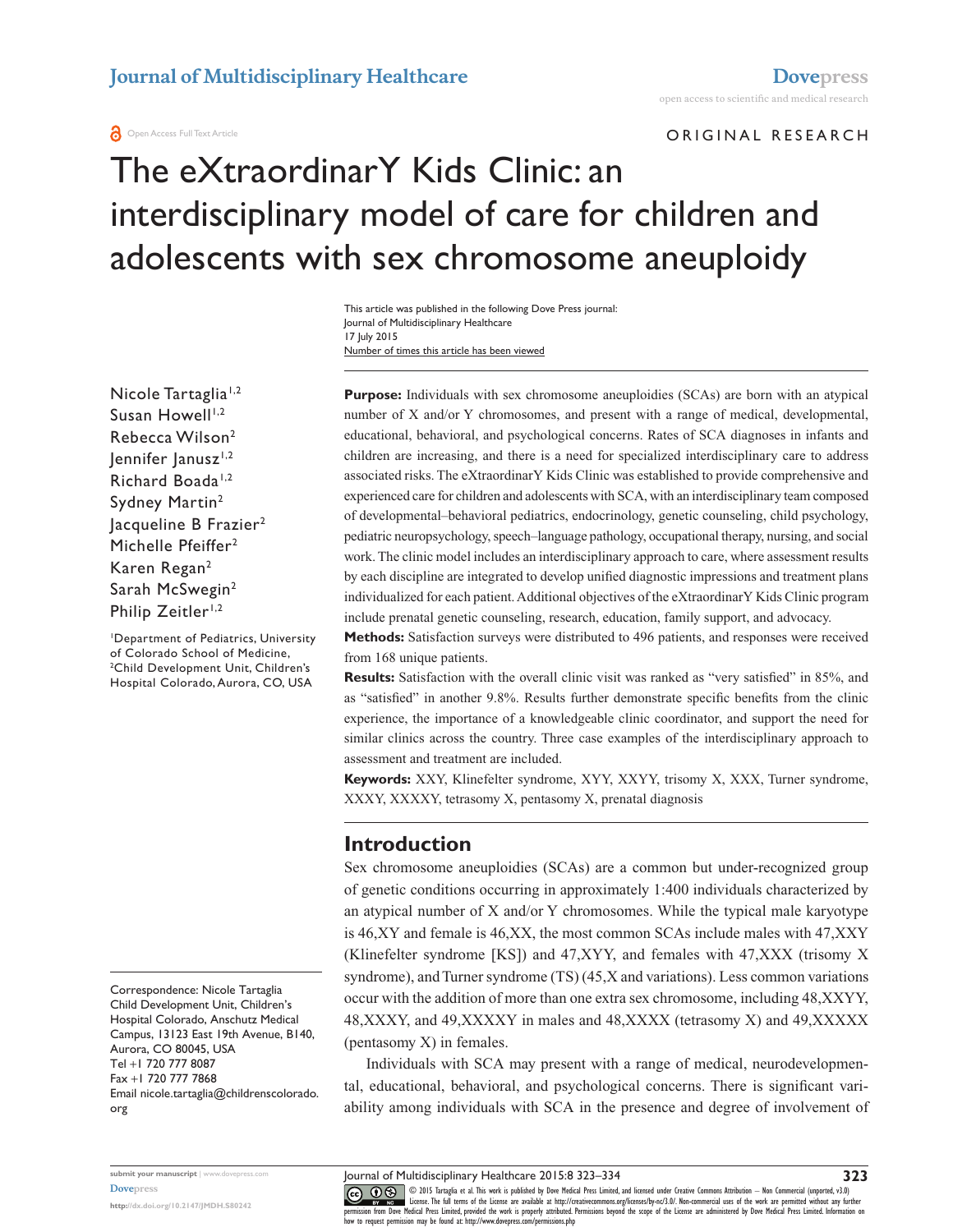these concerns. Table 1 lists the neurodevelopmental and psychological conditions that have been reported to be associated with SCA conditions involving extra X and/or Y chromosomes.1–10 In general, the neurodevelopmental and cognitive impairments of the trisomy conditions (XXY/KS, XYY, and trisomy X) are of decreased severity in comparison to the tetrasomy and pentasomy conditions (XXYY, XXXY, XXXXY, XXXX, XXXXX); however, there is still significant variability among individuals within each diagnostic category.11–13 Each SCA variation is also associated with a set of medical and physical features, some of which are core features that require close medical follow-up and treatment for almost all individuals with the condition (such as hypogonadism in KS and TS). Other medical conditions are known to occur at higher rates in SCA in comparison to the general population, and thus must be monitored and considered during medical evaluation and follow-up. Medical and physical features associated with SCAs are listed in Table 2.

Given the long list of associated conditions in both neurodevelopmental and medical domains, comprehensive care for these patients often requires evaluation by many different providers. Since there can be considerable interplay between neurodevelopmental and medical features, an understanding of the role one may play on the other is critical for care. While there are some published treatment recommendations for specific SCA conditions (mostly XXY/KS and  $TS$ )<sup>14–16</sup> or specific aspects of care (testosterone replacement therapy in XXY/KS),17 evidence-based treatment recommendations are lacking. Currently, children and adolescents with SCA often receive care by genetics clinics where families are provided with information about the SCA condition after diagnosis,

**Table 1** Neurodevelopmental and psychological risks in SCA conditions

| Developmental delay                | <b>Executive functioning deficits</b> |  |  |
|------------------------------------|---------------------------------------|--|--|
| Speech-language delay              | Slow processing speed                 |  |  |
| Motor skills delay                 | Attention deficit hyperactivity       |  |  |
| Cognitive impairments/intellectual | disorder (ADHD)                       |  |  |
| disability                         | Adaptive functioning deficits         |  |  |
| Learning disabilities              | Sensory processing differences        |  |  |
| Language-based learning            | Social difficulties                   |  |  |
| disability/dyslexia                | Social cognitive deficits             |  |  |
| Speech and language disorders      | Social-emotional immaturity           |  |  |
| Receptive-expressive language      | Autism spectrum disorders             |  |  |
| disorder                           | Emotional/psychological disorders:    |  |  |
| Apraxia/dyspraxia of speech        | Anxiety disorder                      |  |  |
| Motor skills disorders             | Depression                            |  |  |
| Motor coordination problems        | Mood disorders/bipolar disorder       |  |  |
| Hypotonia                          | Psychotic features/schizophrenia      |  |  |
| Graphomotor deficits               |                                       |  |  |
|                                    |                                       |  |  |

**Abbreviation:** SCA, sex chromosome aneuploidy.

and by pediatric endocrinologists who often have experience with hormone treatment in XXY and TS. Beyond these specialties, there remains little expertise with SCA among other medical providers, psychologists, developmental pediatricians, and other specialists/therapists involved in the care of children with SCA. As a result, parents/caregivers often do not have access to experienced providers who can incorporate all different aspects of SCA into understanding how the child's disorder affects their health, behavior, learning, and overall daily functioning. This requires caregivers to "piece together" evaluations, as well as to educate the professionals working with children about SCA.

In response to the need for comprehensive and coordinated care for children and adolescents with SCA, the eXtraordinarY Kids Clinic was established at Children's Hospital Colorado and the University of Colorado School of Medicine to provide specialized, interdisciplinary assessment and treatment in this population. Figure 1 illustrates the components of the eXtraordinarY Kids Clinic program. The clinic is composed of a primary team of professionals from different disciplines including:

- developmental–behavioral pediatrics (clinic director)
- pediatric endocrinology
- genetic counseling (clinic coordinator)
- child psychology
- pediatric neuropsychology
- speech–language therapy
- occupational therapy
- nursing
- social work.

The specific evaluations and team members involved are individualized for each patient based on an intake phone call and review of records. In response to the varied needs in this population, our clinical services have also evolved to include prenatal genetic counseling, developmental monitoring of infants diagnosed in the prenatal period or in infancy, comprehensive evaluations for school-age and adolescent patients, interdisciplinary endocrinology and developmental–behavioral pediatrics follow-up, and psychopharmacologic medication management. If needed, additional consultative services are available in the areas of physical therapy, clinical genetics, child neurology, psychiatry, otolaryngology, orthopedics, adolescent gynecology, and reproductive urology. Clinic team members collaborate to provide integrated diagnostic impressions and treatment recommendations specific to the child's assessment and SCA diagnosis. Families receive feedback from the clinic director and pertinent team members at the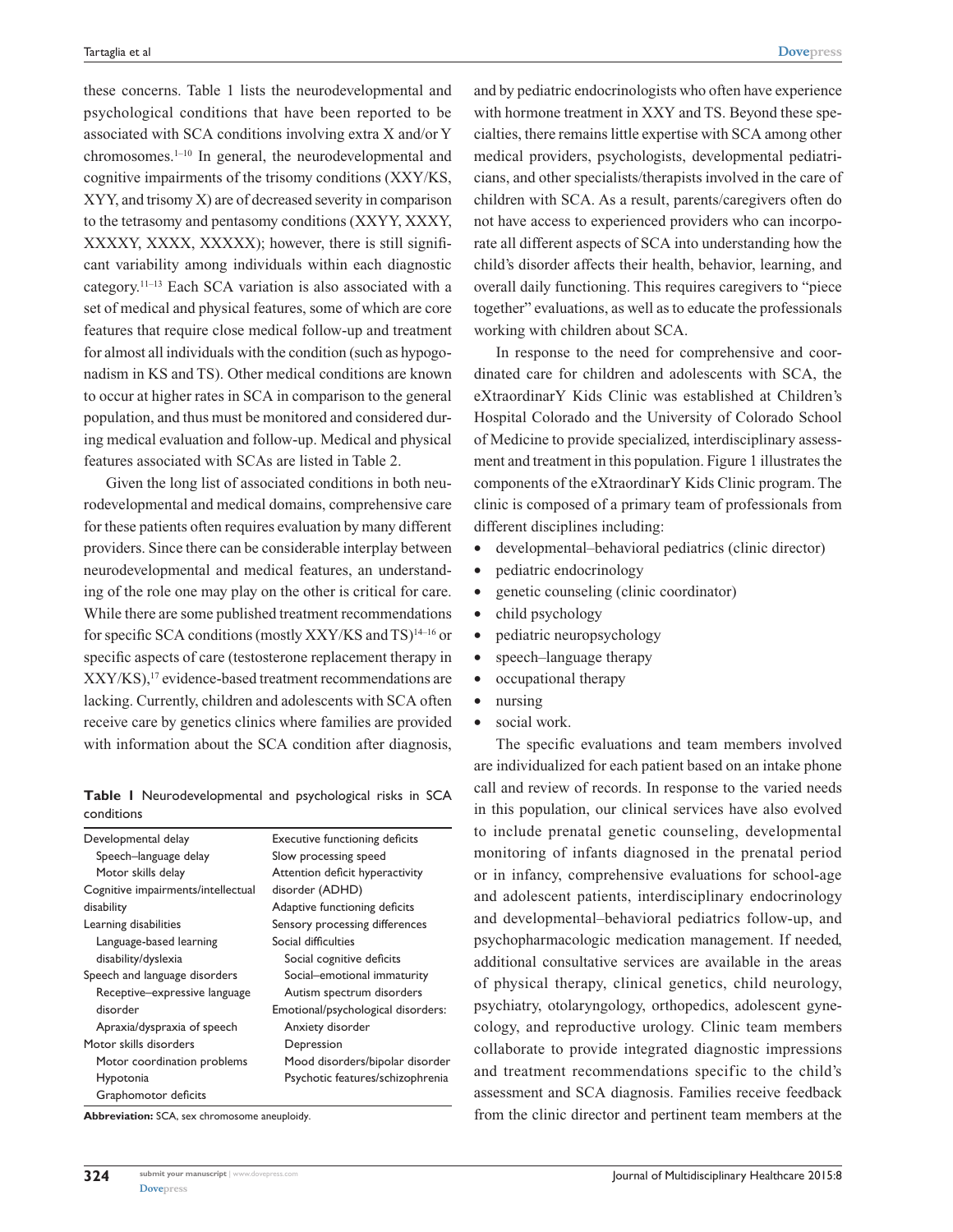#### **Table 2** Medical and physical features of SCA conditions

|                                                          | <b>47, XXY</b> | <b>48, XXYY</b><br><b>48, XXXY</b><br>49, XXXXY | 47, XYY     | 47, XXX               | <b>48, XXXX</b><br>49, XXXXX |
|----------------------------------------------------------|----------------|-------------------------------------------------|-------------|-----------------------|------------------------------|
| Strongly associated with:                                |                |                                                 |             |                       |                              |
| Endocrinologic                                           |                |                                                 |             |                       |                              |
| Hypergonadotropic hypogonadism                           | X              | X                                               |             |                       |                              |
| (testosterone deficiency/microorchidism)                 |                |                                                 |             |                       |                              |
| Infertility/fertility problems                           | X              | X                                               |             |                       |                              |
| Increased risk for:                                      |                |                                                 |             |                       |                              |
| Neurologic                                               |                |                                                 |             |                       |                              |
| Seizure disorder                                         | X              | X                                               | X           | X                     | X                            |
| Hypotonia                                                | X              | X                                               | X           | X                     | X                            |
| Coordination/motor skills disorders<br>Tremor            | X<br>X         | X<br>X                                          | X<br>X      | X<br>X                | X<br>X                       |
| Ear, Nose and Throat                                     |                |                                                 |             |                       |                              |
| Cleft palate                                             | X              | X                                               | X           | X                     | X                            |
| Velopharyngeal insufficiency                             | X              | X                                               | X           | X                     | X                            |
| Obstructive sleep apnea                                  | X              | X                                               | X           | X                     | X                            |
|                                                          |                |                                                 |             |                       |                              |
| Cardiopulmonary<br>Congenital heart malformation         | X              | X                                               | X           | X                     | X                            |
| Asthma/reactive airway disease                           | X              | X                                               | X           | X                     | X                            |
| Gastrointestinal                                         |                |                                                 |             |                       |                              |
| Constipation                                             | X              | X                                               | $\times$    | X                     | X                            |
| Functional abdominal pain                                |                |                                                 |             | X                     | X                            |
| Eosinophilic esophagitis                                 | X              | X                                               | X           | X                     | X                            |
| Musculoskeletal                                          |                |                                                 |             |                       |                              |
| Flat feet/pes planus                                     | X              | X                                               | X           | X                     | X                            |
| Joint hypermobility                                      | X              | X                                               | X           | X                     | X                            |
| Radioulnar synostosis/congenital                         | X              | X                                               | $\times$    | X                     | X                            |
| elbow dislocation                                        |                |                                                 |             |                       |                              |
| Congenital hip dysplasia                                 |                |                                                 |             | X                     | X                            |
| Clubfoot                                                 | X              | X                                               |             | X                     | X                            |
| Scoliosis                                                | X              | X                                               | X           | X                     | X                            |
| Endocrinologic                                           |                |                                                 |             |                       |                              |
| Hypothyroidism                                           | X              | X                                               | X           | X                     | X                            |
| Diabetes mellitus/type II                                | $\sf X$        | $\boldsymbol{\times}$                           | $\mathsf X$ | $\boldsymbol{\times}$ | $\boldsymbol{\times}$        |
| Gynecomastia                                             | X              | X                                               |             |                       |                              |
| Premature ovarian failure                                |                |                                                 |             | X                     | X                            |
| Ovarian/uterine malformation                             |                |                                                 |             | X                     | X                            |
| Rheumatologic/autoimmune                                 |                |                                                 |             |                       |                              |
| Systemic lupus erythematosus                             | X              | X                                               |             |                       |                              |
| Rheumatoid arthritis                                     | X              | X                                               |             |                       |                              |
| Hematologic/oncologic                                    |                |                                                 |             |                       |                              |
| Deep vein thromboses/blood clots                         | X              | X                                               |             |                       |                              |
| Venous ulcers/varicosities                               | X              | X                                               |             |                       |                              |
| Breast cancer                                            | X              | X                                               |             |                       |                              |
| Non-Hodgkin's lymphoma                                   |                | X                                               |             |                       |                              |
| Teratoma/germ cell tumor (testicular<br>or extragonadal) | X              | X                                               |             |                       |                              |
| Other medical                                            |                |                                                 |             |                       |                              |
| Strabismus                                               | X              | X                                               | X           | X                     | X                            |
| Environmental allergies                                  | X              | X                                               | X           | X                     | X                            |
| Kidney aplasia/dysplasia                                 |                | X                                               |             | X                     | X                            |
| Cryptorchidism (undescended testicles)                   | X              | X                                               |             |                       |                              |
|                                                          |                |                                                 |             |                       | (Continued)                  |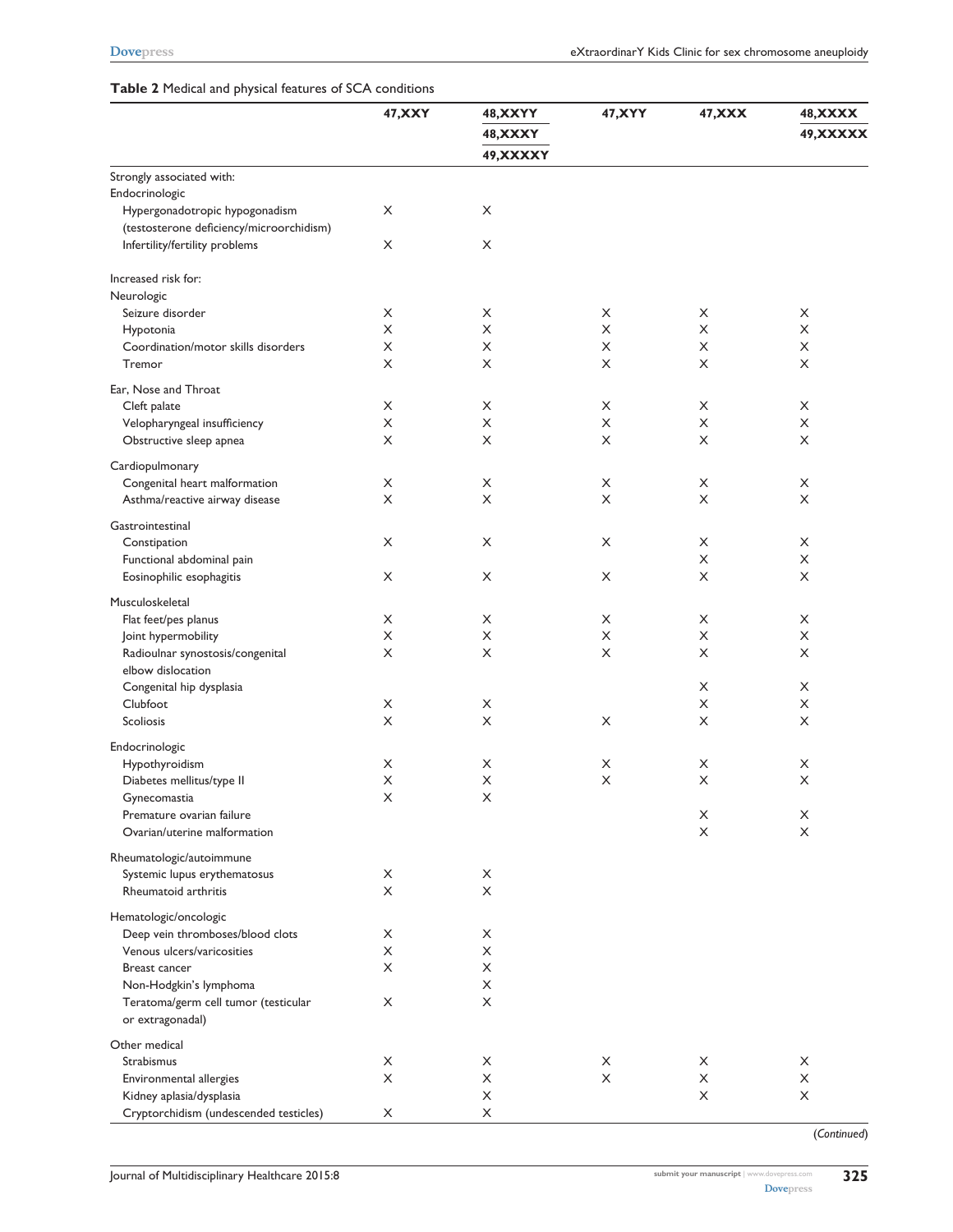#### **Table 2** (*Continued*)

|                             | <b>47, XXY</b> | <b>48, XXYY</b><br><b>48, XXXY</b> | 47, XYY | 47, XXX | 48, XXXX<br>49, XXXXX |
|-----------------------------|----------------|------------------------------------|---------|---------|-----------------------|
|                             |                | 49, XXXXY                          |         |         |                       |
| Dental                      |                |                                    |         |         |                       |
| Atypical dental development | X              |                                    | X       | X       | X                     |
| Thin enamel/dental caries   |                |                                    | X       | X       | X                     |
| Taurodontism                |                |                                    |         | X       | X                     |

**Note:** Data from.10,13–15,23–38

**Abbreviation:** SCA, sex chromosome aneuploidy.



**Figure 1** Diagram of eXtraordinarY Kids Clinic model.

**Abbreviations:** SCA, sex chromosome aneuploidy; ADHD, attention deficit hyperactivity disorder; CVS, chorionic villus sampling; DBPediatrics, Developmental-Behavioral **Pediatrics** 

conclusion of the visit, as well as a comprehensive written report with findings and recommendations. Figure 1 shows the components of the eXtraordinarY Kids Clinic program.

Additional objectives of the eXtraordinarY Kids Clinic program include research, education, family support, and advocacy. The large clinic population allows for clinical and translational research related to developmental trajectories, neurodevelopmental disorders, genotype–phenotype studies, clinical trials, and maintenance of a DNA biobank. The location of the clinic at a teaching hospital and its affiliation with training programs at the University of Colorado School of Medicine offers medical students and residents the opportunity to rotate through the clinic to learn about SCA conditions, as well as trainees in genetic counseling, psychology, and speech and occupational therapy. The program provides support and educational opportunities for families by sponsoring local social and educational events, and also collaborates with national advocacy organizations (AXYS and The XXYY Project) to host or provide speakers at conferences for families and professionals.

Since the inception of the eXtraordinarY Kids Clinic in the fall of 2007, more than 400 new patients have been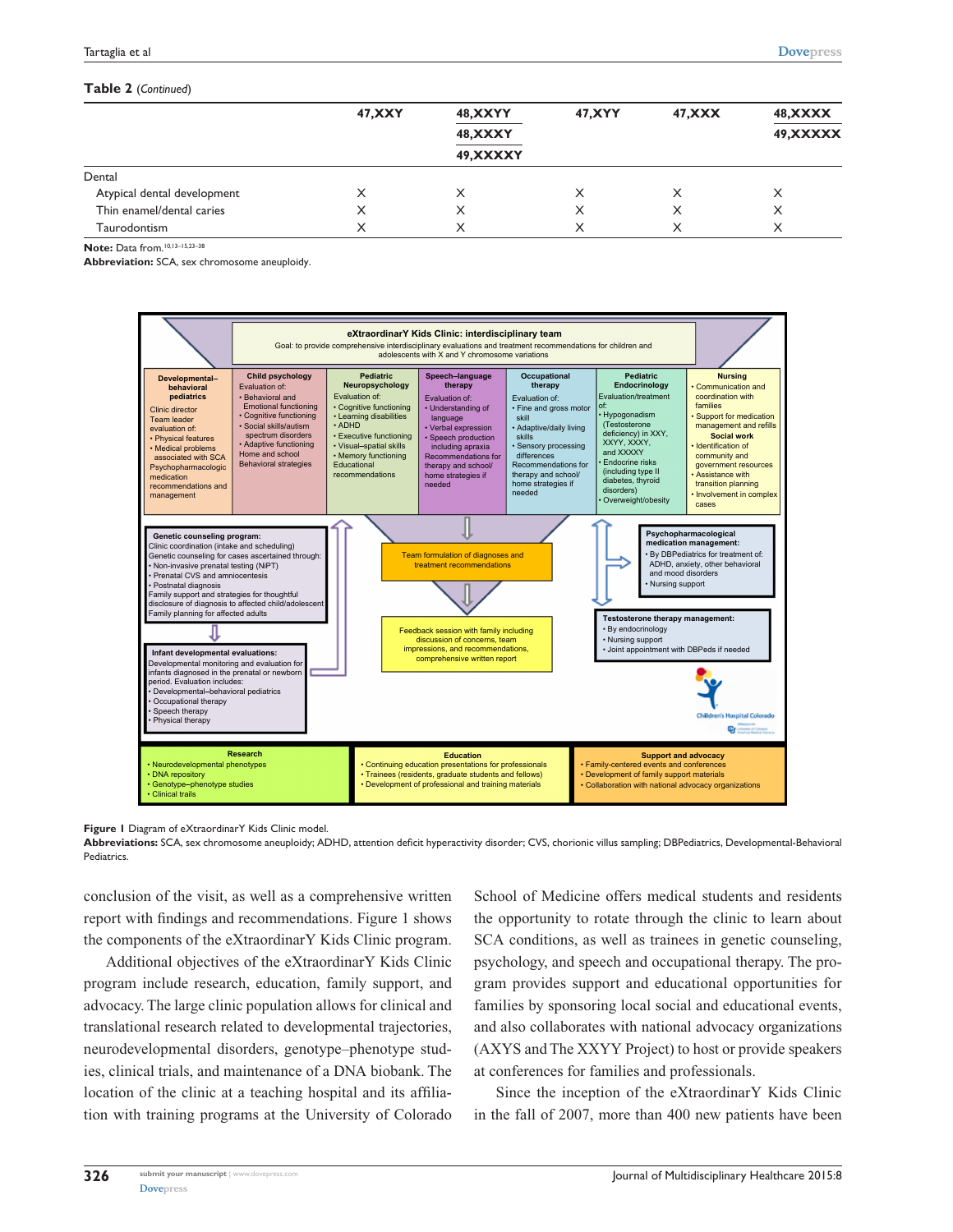seen. Many patients continue to be seen for ongoing medical care and follow-up evaluation, with over 1000 patient visits to date. Approximately 50% of patients have been from Colorado, while the other half have traveled from around the USA and internationally. Among unique patients, SCA diagnoses have included 43% with XXY/KS, 17% with XXX, 11% with XYY, 18% with tetrasomy and pentasomy conditions, and 11% with other variations or rearrangements. A small number of girls with TS have been followed through the clinic (5% of visits). A specialized program for TS is being developed within the eXtraordinarY Kids Clinic for 2015 that will address the more complex medical needs in TS while maintaining an interdisciplinary approach incorporating neurodevelopmental and psychological care.

In 2011, the clinic launched a satisfaction survey as a quality assurance and improvement measure. Goals of this measure were to assess satisfaction with clinical services provided by team members, perceived benefits of the evaluations, and satisfaction with clinical processes. Survey results are summarized and provide support for the eXtraordinarY Kids Clinic as an optimal model of care for children and adolescents with SCAs.

## **Materials and methods** Procedure

All families seen in clinic were sent a survey 4–8 weeks after their clinical visit. The first 363 surveys were mailed and included a cover letter and postage-paid return envelope. Later, a web-based version of the survey was launched utilizing REDCap, a secure web application designed to support data capture for research. Electronic surveys were disseminated to an additional 133 families via email, providing the cover letter and a web link to the survey. The cover letter specified that the responses were to be anonymous, and that electronic responses would remain de-identified. Families without an email address were mailed a paper copy and a return envelope.

#### Survey

The survey asked respondents to rate their overall satisfaction with the clinic experience  $(1 = \text{very satisfied}, 2 = \text{somewhat sat} - \text{...})$ isfied, 3= somewhat disappointed, 4= very disappointed), and the quality of care provided by each team member  $(1=poor,$  $2 = \text{fair}$ ,  $3 = \text{good}$ ,  $4 = \text{very good}$ ,  $5 = \text{excellent}$ ). Next, respondents were asked to select the benefits they received from their visit from a list of 13 possible benefits. They were asked to describe using free text the parts of the clinic experience that they found most helpful and suggestions for improvements. Finally, respondents ranked satisfaction with respect to various aspects of clinical operations (1= very disappointed to 5= very satisfied).

## **Results**

A total of 168/496 surveys were completed (33.7% response rate), of which 85/363 surveys were paper-based (23.42%) and 83/133 were web-based (62.4%). One survey was discarded due to comments indicating they were seen in a different department, and another because no responses were completed. Thus, a total of 166 surveys were analyzed. Patient diagnoses were provided in 98.8% (164/166) of surveys and included: XXY (n=74), XXX (n=29), XXYY (n=26), XYY  $(n=22)$ , XXXY  $(n=7)$ , TS  $(n=5)$ , and "other"  $(n=1)$ . The proportion of respondents from each SCA condition was similar to the proportion of new patients with that condition, thus a specific SCA group was not disproportionately represented.

Eighty-five percent (139/163) of respondents ranked the overall satisfaction with the clinic visit as "very satisfied", and another 9.8% as "satisfied" (16/163), as shown in Figure 2. There were not statistically significant differences in overall satisfaction scores between SCA subtypes (ANOVA,  $F(5,158)$  0.66,  $P=0.65$ ). Respondents also evaluated each specialist, and all team members received high satisfaction scores with mean scores ranging from  $4.63$  to  $4.95$  ( $4=$  very good, 5= excellent). The highest ranking specialties were genetic counseling/clinic coordination (4.95) and developmental– behavioral pediatrics (4.90).

Selected examples of positive free text write-in comments include:

"Our satisfaction comes from the approach of the clinic. It is complete. Coming from another state where no one knows about XXYY, it was wonderful to discuss the varied aspects of his condition with so many professionals



Figure 2 Overall satisfaction scores after a clinic visit (n=164).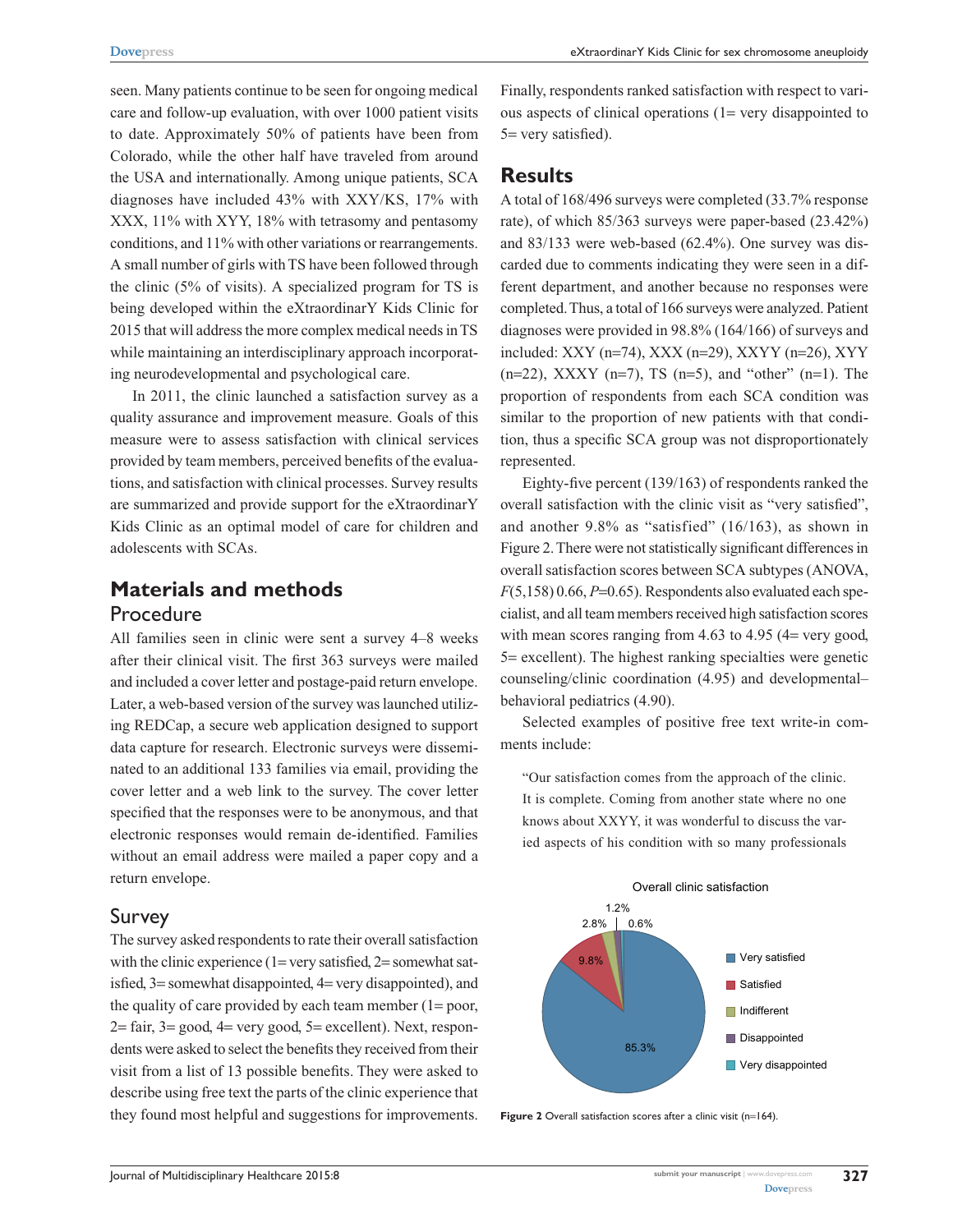in one facility. The sense of caring/compassion was wonderful!"

"We talked with the genetic counselor and doctor over the phone after our prenatal diagnosis, which was so helpful since the counselors at home had never met anyone with XXY and scared us with information they presented. We came for developmental testing at 8 months old, and they were very reassuring, had specific recommendations, and he is doing great now. What a relief to have a team who knows about XXY."

"The Clinic's team approach ensured that everyone knew in advance about my daughter's issues and consulted with each other for final recommendations. We got a lot of action items to address specific issues. However, the best advice we received was to remember to focus on her strengths. Being reminded of her strengths and encouraged to celebrate them was refreshing."

"Every provider genuinely cared about my son. From when I received the prenatal XXY diagnosis until now (3 years), no one has been able to confidently answer my questions about his development. Every provider was very thorough, we did not feel rushed, and there was adequate time to ask questions."

"The report serves as important feedback to local providers who typically have no experience with XXX, and forces them to incorporate an understanding of XXX into their therapies. It's otherwise easy for others to disregard the impact of the chromosomal condition, so having the reports from the eXtraordinarY Kids Clinic adds an important layer to the child's care."

"The medical and speech evaluations led to identification of a medical condition (VPI) which could be corrected by surgery, and has helped my son's speech and self-esteem. I am disappointed it was not identified by other doctors earlier."

"We received a lot of information about treatment plans, what to expect, and other supports. Knowing there is a team approach to helping our son is a great relief. Also, it was the first time that our son was really included in conversations about his own care. We left feeling *much more encouraged about his future."*

Constructive feedback comments included:

"I was really anxious to have the 1st appointment after the diagnosis by genetics, and 2 months seemed like a long wait."

"It is unfortunate that it takes so long to get an appointment, I waited 7 months."

"The week was very intensive and exhausting for my son  $-a$ bit overwhelming."

"The appointments could have been spaced closer together so that we could have spent fewer days there."

"We were seen in late October, but didn't get some of the reports until after the holidays. When dealing with an IEP and much of the school year had passed, it was frustrating."

"His school didn't listen to all the recommendations – partly because of funding but also because they said the evaluation was from out-of-state and there are different requirements here."

"If a child presents with something unexpected, let the parent know before the final feedback so that they have time to react and get the most from the visit."

When asked to select benefits of the clinic evaluation from a provided list, the most commonly reported benefits of clinic evaluations from patients seen by a team of three or more providers (n=82) included:

- "Helped to better understand the child's diagnosis"  $(78%)$
- • "Helped to better understand my child's strengths and weaknesses" (76.8%)
- • "Improved our understanding of the services and supports needed at school" (64.6%)
- • "Led to changes in my child's support services, curriculum, therapies, and/or IEP at school" (62.2%)
- "Helped me feel more encouraged for my child's future"  $(57.3\%)$ .

Lastly, respondents provided their satisfaction with experiences with various aspects of clinical operations (from 1 for very disappointed to 5 for very satisfied). The highest rated clinical operations included: directions and maps to the clinic (4.78), information regarding medications (4.64), and thoroughness of reports (4.62). Other processes surveyed scored >4.4 and included process of blood draws, length of appointments, intake/scheduling process, and educational materials provided. The lowest scores were in timeliness of getting a report (4.17), and timeliness in getting an appointment (3.2).

## **Discussion**

The eXtraordinarY Kids Clinic is a unique program at Children's Hospital Colorado that we present as a model of care for children and adolescents with SCA, supported by survey results demonstrating a high level of satisfaction with the clinic experience. Team clinics involving multiple relevant professionals and subspecialists have been established for many other pediatric medical and genetic conditions,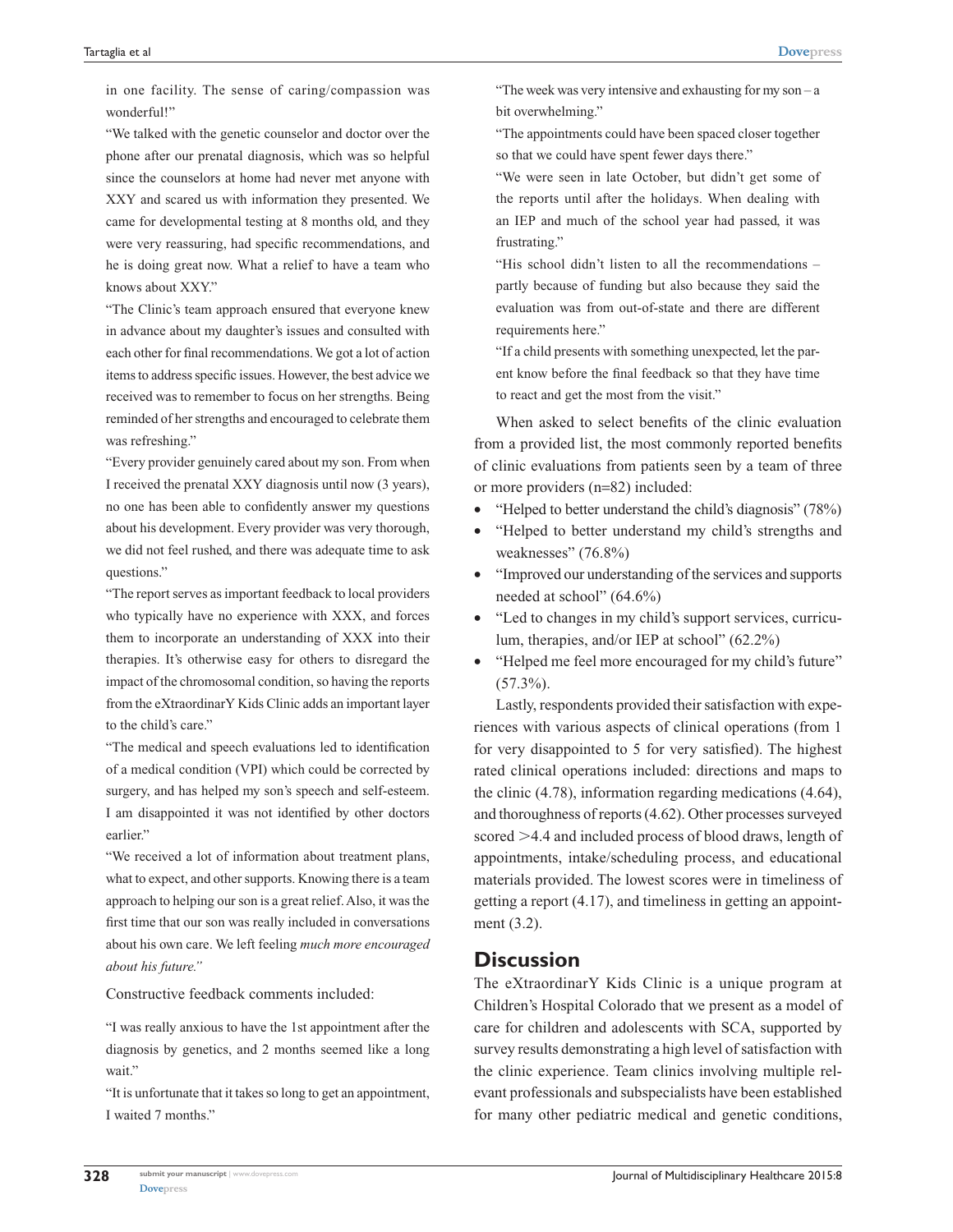including neurofibromatosis and Williams syndrome.<sup>18,19</sup> Clinics specifically designed for TS currently exist at many centers across the USA, and children with SCA may also be served within clinics with expertise focused on genetic, endocrinologic, or psychological features of the SCA conditions. To our knowledge, the eXtraordinarY Kids Clinic is the first and most comprehensive clinic specializing in other SCA conditions to be established at an academic medical center, and also the first to report results of patient surveys of the clinic experience and parental report of impact to the child's health and development.

An important emphasis of the clinic model is on the interdisciplinary approach to patient care as opposed to a multidisciplinary approach. In multidisciplinary clinic models, patients and families receive care from multiple providers within the context of a single clinic visit; however, each discipline generally approaches the patient from its own perspective and develops its own diagnoses and treatment plans without explicit collaboration with the other disciplines

**Table 3** Parent reported benefits following team evaluation\*

| Perceived benefits following team evaluation                                                                                                                     | Percentage (%)<br>$(n=82)$ |
|------------------------------------------------------------------------------------------------------------------------------------------------------------------|----------------------------|
| Helped me to better understand my child's diagnosis                                                                                                              | 78.0                       |
| Helped to better understand my child's strengths<br>and weaknesses                                                                                               | 76.8                       |
| Improved our understanding of the services and<br>supports needed at school                                                                                      | 64.6                       |
| Led to changes in my child's support services,<br>curriculum, therapies, and/or IEP at school                                                                    | 62.2                       |
| Led to recommendations for medications or<br>medication changes that were helpful for my child                                                                   | 57.3                       |
| Helped me feel more encouraged for my child's<br>future                                                                                                          | 56.0                       |
| Helped to identify useful behavioral strategies to<br>help my child                                                                                              | 40.2                       |
| Led to receiving additional services or therapies<br>outside of school, such as speech therapy,<br>occupational therapy, psychological or behavioral<br>supports | 37.8                       |
| Helped to identify new medical problems or medical<br>evaluations needed for my child                                                                            | 32.9                       |
| Helped to identify new developmental problems<br>I was unaware of before                                                                                         | 26.8                       |
| Helped to identify community resources and/or<br>programs to help my child                                                                                       | 13.4                       |
| Helped my child qualify for early intervention<br>services                                                                                                       | 13.3                       |
| Helped my child qualify for state or community<br>disability services                                                                                            | 4.9                        |
| Other                                                                                                                                                            | 4.9                        |

**Note:** \*Team evaluation was defined as an evaluation including three or more providers on the team.

**Abbreviation:** IEP, individualized education plan.

involved. However, the approach of interdisciplinary care is to integrate results and considerations from different disciplines to develop unified diagnostic impressions and treatment plans individualized for each patient. Thus, given the long list of medical, neurodevelopmental, and psychological risks to consider in the SCA conditions (Tables 1 and 2), and considering the significant variability of features among individuals, the interdisciplinary approach allows children with SCA and their parents to understand how different features of the syndrome may be contributing to their health, behavior, learning, and overall daily functioning.

The three most commonly reported benefits of a clinic visit were items indicating an overall improved understanding of the child, his or her diagnosis, and the supports needed to help them (Table 3). Results suggest that most parents do not feel that they have a solid understanding of how the SCA condition affects their child prior to the clinic visit and that this improved with information provided by the interdisciplinary team. Efforts need to be made to educate healthcare providers, psychologists, therapists, and educators nationally about SCA conditions so that families receive better information after receiving a diagnosis. The next two most common benefits (Table 3) indicate that the evaluation led to direct changes in school supports, therapies, or medications in 57%–62% of cases, indicating that the clinic is effective in leading to positive changes and interventions for the child. It is important to note that percentages in Table 3 reflect responses of the entire group; however, some listed items were not applicable to all patients (ie, adolescent patients would not qualify for early intervention services or infants would not need special education/individualized education plan (IEP) supports if they are not yet in school). Thus, lower percentages need to be interpreted cautiously considering the broad spectrum of ages and differing needs among patients.

Survey results demonstrated high satisfaction for all team members; however, the highest satisfaction scores were reported for the genetic counselor, who also serves as the clinic coordinator. The clinic coordinator is the first and single point of contact for families contacting the clinic. A phone intake interview is conducted, and pertinent medical and educational records are collected and reviewed to determine which specialists the patient needs to address the clinical concerns. Having a master's level genetic counselor in the role of coordinator has been critical to success and efficiency due to training in taking medical histories, understanding of the complexities of genetics and SCA conditions, and skill in providing counseling to families. Further, families have a trusted and knowledgeable contact person who is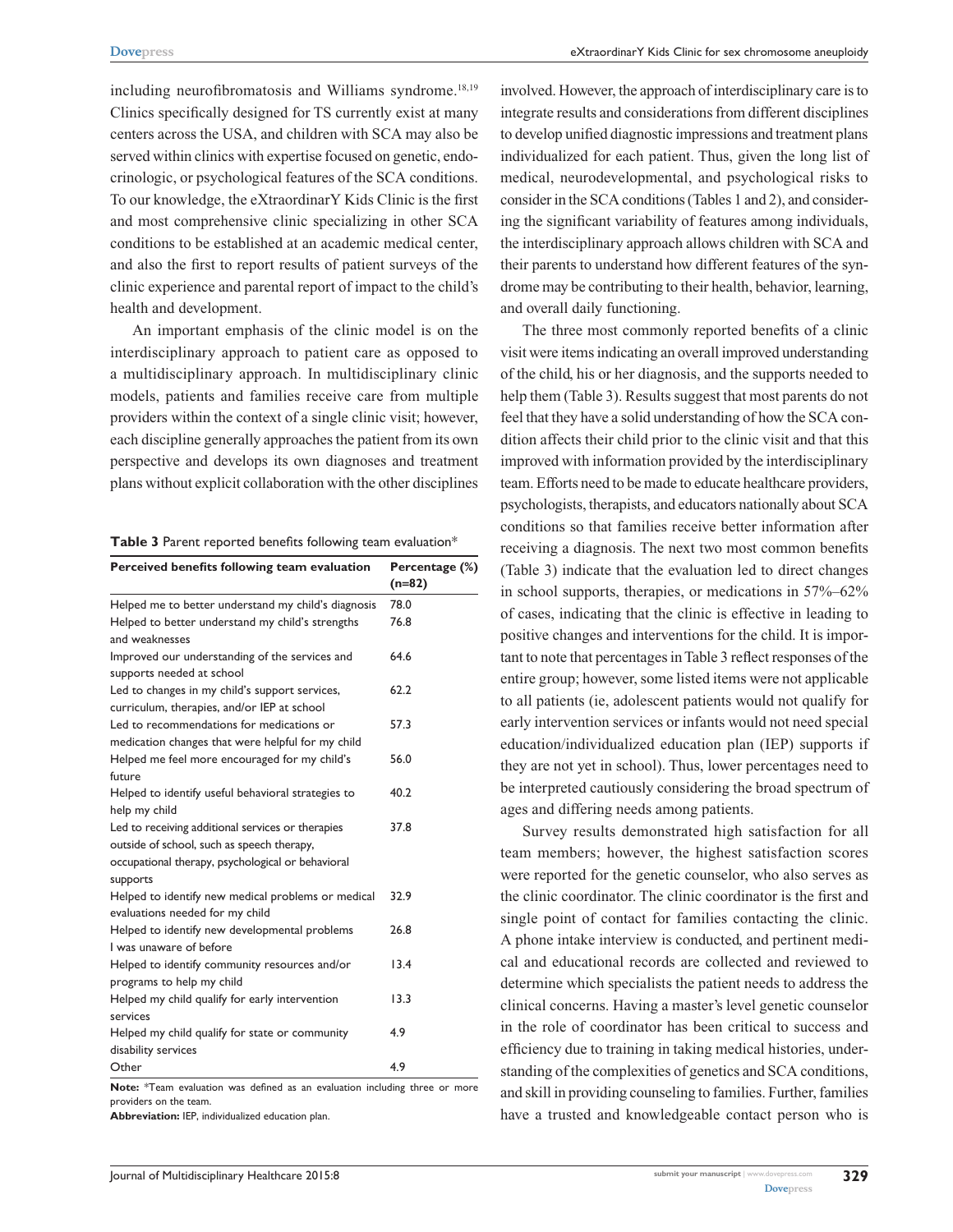**[Dovepress](www.dovepress.com)**

sensitive to the personal nature of many concerns specific to SCA such as behavioral difficulties, pubertal changes, and confidentiality. Frequent genetic counseling is provided for families with a prenatal diagnosis either in clinic or over the phone for nonlocal families.

The clinic generates revenue from billing of clinical services by each professional. General infrastructure is provided by the hospital and incorporated within clinical operations of the Child Development Unit and Section of Neurodevelopmental-Behavioral Pediatrics, including the use of clinical and meeting space, scheduling support, front desk staff, computer medical records systems, nursing and social work support, laboratory services, radiology, and other general services offered within a large hospital system. Currently, additional administrative time for directorship or salaries of the clinic coordinator are not funded by the hospital or academic department, and require fundraising through grants and individual donations to the clinic.

The clinic also serves as a base for many clinical and translational research projects, as there is comprehensive data collected on a high volume of patients with a variety of SCA conditions. At the conclusion of clinical care, patients are offered participation in an Institutional Review Boardapproved patient registry and DNA biobank, in which medical and psychological data are included in a large research database for descriptive and longitudinal studies. The optional collection of DNA provides a source for genotype–phenotype studies, as there is currently little known about specific genes on the X and Y chromosomes contributing to the SCA phenotype. Additional research projects include a clinical trial evaluating the psychological and motor effects of testosterone replacement therapy in adolescents with XXY, and further descriptive and comparative studies of motor skills, language, executive functioning, social development/autism spectrum disorders, psychopharmacology, and endocrine function in all SCA conditions. Results of these studies further guide clinical care and interventions for individuals with SCA.

While the overall survey responses reflect a high level of satisfaction, it is important to point out that survey response was only 33%. It is possible that some of the parents who did not respond had more neutral clinic experiences or found fewer benefits after the clinic experience. Further, the response rate may have been lower since surveys were sent after both new and follow-up visits, and families who had completed the survey after their first visit may not have responded subsequently. Results of the survey also highlight areas that need improvement. Specifically, the lowest satisfaction scores were related to time spent on the waiting list,

and timeliness in receiving reports after completion of the visit. Strategies are being implemented to improve timeliness of compiling components of the team reports, and results of subsequent surveys will be analyzed for improvement. The issue of long wait times is more difficult to manage, as the demand for appointments has increased due to the unique clinic model, currently exceeding the capacity of providers in the clinic. This highlights the need for SCA clinics in geographic locations across the USA, which would allow for less expense for travel and missed work for families traveling to the clinic. Visiting a clinic closer to home would also allow for better overall care, as local providers are more familiar with medical and mental health providers, therapy options, community resources, and the education system in their area. Feedback from families both through this survey and in clinic has identified some difficulties implementing the recommended care plan in their communities outside of Colorado. Subsequent studies are needed to directly evaluate this clinic model in comparison to usual care and other models of care on outcomes such as developmental trajectories, academic and psychological outcomes, health status, and quality of life. Improved clinical services are important as SCA diagnoses are expected to increase due to the ability of new noninvasive prenatal testing (NiPT) methods to identify cases of  $SCA$ <sup>20,21</sup> and because the indications for genetic testing in evaluation of children with neurodevelopmental problems continue to broaden.

## Case examples

The following case serves as an example of the interdisciplinary approach to assessment, formulation of diagnostic impressions and recommendations, and follow-up. Two additional case descriptions are included in the accompanying Supplementary materials, including that of an 8-year-old girl with XXX presenting with academic and social–emotional concerns, and an 18-month-old boy with a prenatal diagnosis of XXYY being monitored for risk of developmental delays.

### Case 1

"Jack" was a 14-year-old boy with a prenatal diagnosis of XXY/KS. He had mild speech delays and received speech therapy from 2 to 4 years of age. Previous evaluation at 9 years of age due to academic concerns showed average IQ and no specific learning disabilities; however, he was diagnosed with attention deficit hyperactivity disorder (ADHD) – inattentive subtype. Symptoms had improved with medication treatment, but he does not always remember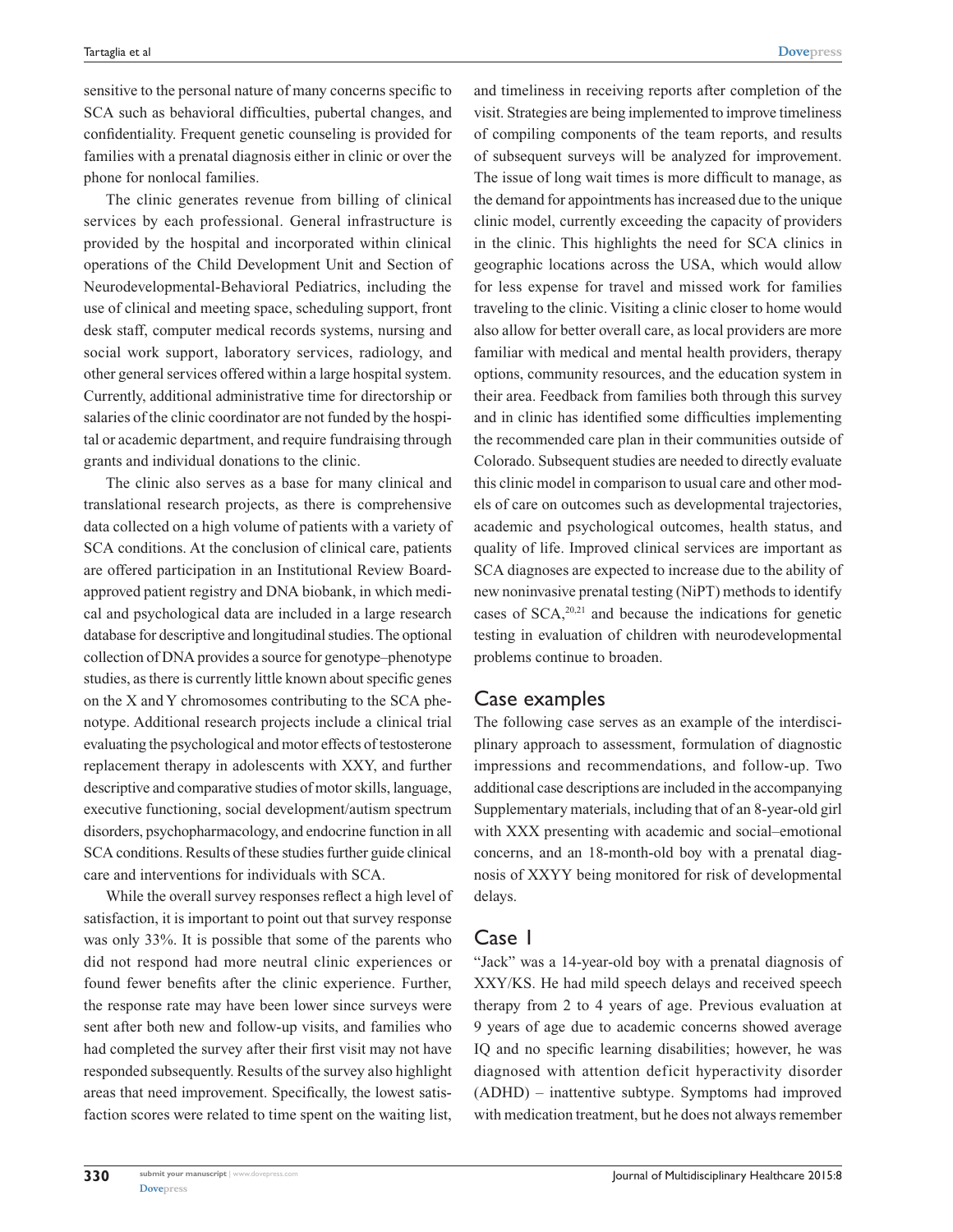to take it. He has some accommodations to address ADHD symptoms in place at school. He presented to the clinic with concerns of increased conflict and frustration outbursts with his parents when doing homework, although without their help he would have difficulty completing many of his projects and assignments. There were occasional behavioral outbursts outside the home. He was slightly immature socially, but had successful friendships. He recently started puberty and his parents requested evaluation to determine if he needed testosterone treatment. They told Jack about his diagnosis of XXY when he was 11 years old, although they had not discussed it much with him and wanted him to learn more about his diagnosis.

Jack was evaluated in the eXtraordinarY Kids Clinic and he underwent evaluation by developmental pediatrics, neuropsychology, genetic counseling, and pediatric endocrinology experts. Cognitive and academic testing was consistent with previous testing and in the average range. Despite being on ADHD medication, he had moderate distractibility and attentional difficulties throughout testing, and significant executive functioning deficits in planning, organization, initiation, and working memory were identified. On medical evaluation he was healthy overall, and medication review showed treatment with a low dose of methylphenidate since 10 years of age. Physical examination showed pubertal development at Tanner stage 3, and laboratory results showed slightly elevated follicle stimulating hormone (FSH) (6.4 mIU/mL) and luteinizing hormone (LH) (5.25 mIU/mL) for his Tanner stage, and total testosterone in the average range (296 ng/dL).

Team recommendations included maximizing supports and treatments for executive functioning difficulties and ADHD symptoms. An increase in medication dose was recommended since he had grown considerably since starting the medication, as well as parental administration of medication to improve compliance. He and his parents were educated on how executive functioning deficits manifest and his 504 plan was reviewed with recommendations provided for more extensive executive functioning supports at school. Tutoring 2–3 days per week was recommended to help with organization and completion of assignments and homework, with the goal of decreasing the intensity of parental support needed for schoolwork, and subsequently minimizing conflicts with parents at home. It was felt that testosterone replacement therapy was not currently indicated; however, gonadotropins (LH and FSH) were starting to indicate testicular failure, and follow-up in 6 months was recommended. Options of testosterone replacement therapy formulations including daily topical gel versus monthly or bimonthly injections

were introduced to Jack and his parents for consideration of future treatment. We discussed how ADHD symptoms may affect compliance with a daily treatment and, thus, if topical gel were selected, consistent involvement of his parents would be important. The genetic counselor met with Jack and his parents individually to further discuss his diagnosis and help him understand current and future implications of having XXY/KS, using research-supported counseling approaches.<sup>22</sup>

On follow-up 6 months later, he was 15 years of age and was finishing his first year of high school. The combination of increased medication dose, additional school supports, and tutoring had led to improved attention span in class and during homework, more consistent completion of assignments, and subsequent improvement in grades from C's to mostly B's. Conflicts with parents still occurred but were less frequent and the home environment was less tense overall. Puberty had progressed slightly, although he remained at Tanner stage 3, and laboratory results showed more significant elevation in FSH (10.2 mIU/mL) and LH (9.0 mIU/mL) and slightly lower testosterone levels (205 ng/dL). Testosterone replacement therapy was recommended, and he elected to start with injections to minimize the need for daily gel application over the upcoming summer vacation.

# **Conclusion**

SCAs are among the most common chromosomal abnormalities and can be associated with a variety of developmental, psychological, and medical features. Consideration of the interplay of psychological and medical factors by experienced professionals is optimal in the assessment and care of the "whole child". Survey results of patient and family experiences support the eXtraordinarY Kids Clinic as a unique and effective model of interdisciplinary care for children and adolescents with SCA. Additional clinics are needed in other geographic locations to optimally support the large number of patients across the country currently diagnosed with SCA, and to serve the increasing numbers of newly diagnosed cases as genetic testing indications and technologies broaden.

# **Acknowledgments**

We thank caregivers who responded to surveys and our dedicated assistants (C D'Epagnier, V Patel, T Tanda, L Cordeiro, and C Deans) for compiling results. The AAP CATCH program funded a project to develop the clinic concept, and the Weckbaugh Foundation funded initial clinical operations. AXYS (formerly KS&A) and The XXYY Project provide ongoing referrals and collaborations. Work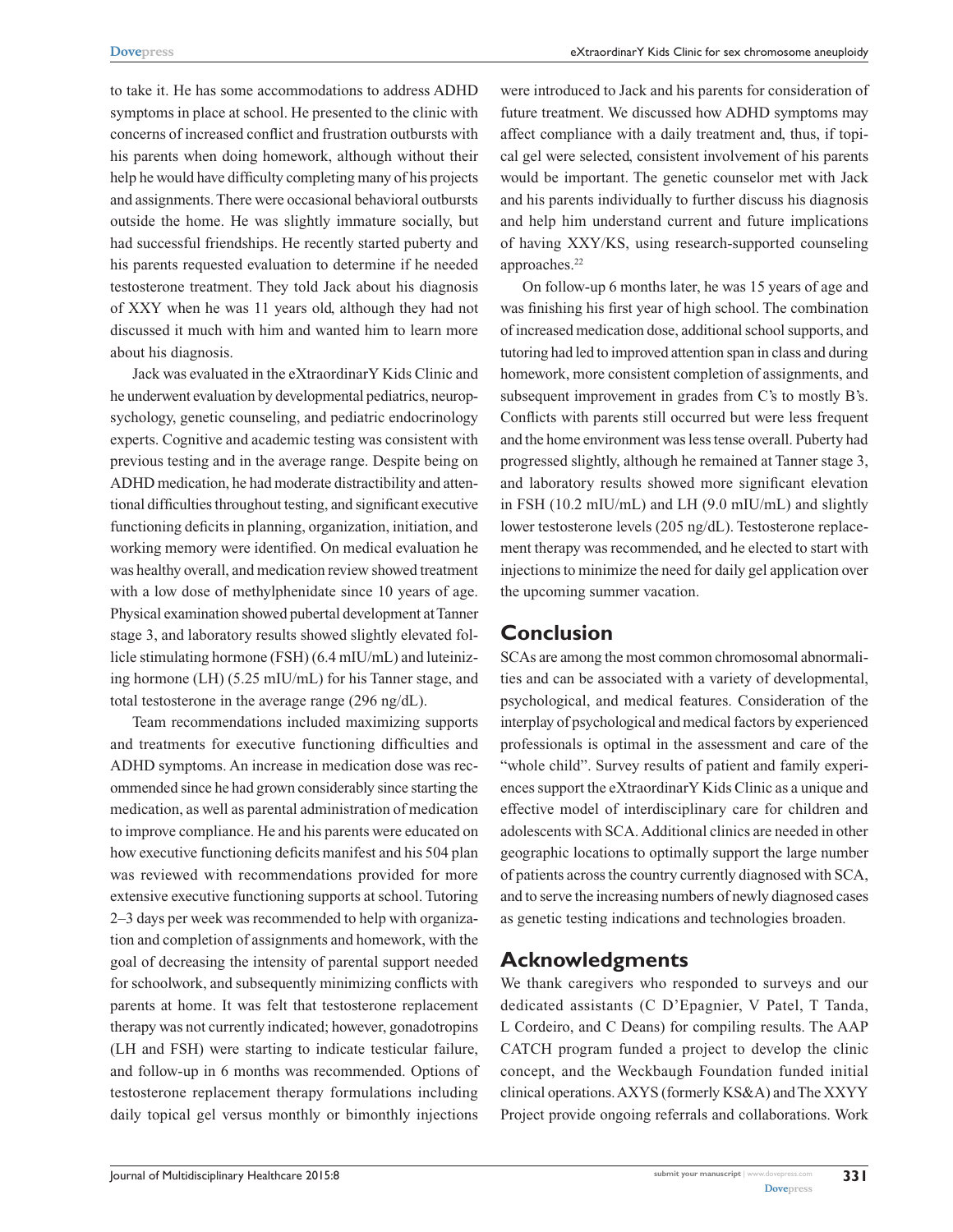was also supported by NIH/NCATS Colorado CTSI Grant UL1TR001082 and NIH/NINDS K23NS070337. Contents are the authors' sole responsibility and do not necessarily represent official NIH views.

# **Disclosure**

The authors report no conflicts of interest in this work.

### **References**

- 1. Ross JL, Roeltgen DP, Kushner H, et al. Behavioral and social phenotypes in boys with 47,XYY syndrome or 47,XXY Klinefelter syndrome. *Pediatrics*. 2012;129(4):769–778.
- 2. Bruining H, Swaab H, Kas M, van Engeland H. Psychiatric characteristics in a self-selected sample of boys with Klinefelter syndrome. *Pediatrics*. 2009;123(5):e865–e870.
- 3. Leggett V, Jacobs P, Nation K, Scerif G, Bishop DV. Neurocognitive outcomes of individuals with a sex chromosome trisomy: XXX, XYY, or XXY: a systematic review. *Dev Med Child Neurol*. 2010;52(2): 119–129.
- 4. Otter M, Schrander-Stumpel CT, Curfs LM. Triple X syndrome: a review of the literature. *Eur J Hum Genet*. 2010;18(3):265–271.
- 5. Tartaglia NR, Ayari N, Hutaff-Lee C, Boada R. Attention-deficit hyperactivity disorder symptoms in children and adolescents with sex chromosome aneuploidy: XXY, XXX, XYY, and XXYY. *J Dev Behav Pediatr*. 2012;33(4):309–318.
- 6. Bishop DV, Jacobs PA, Lachlan K, et al. Autism, language and communication in children with sex chromosome trisomies. *Arch Dis Child*. 2010;96(10):954–959.
- 7. Salbenblatt J, Meyers DC, Bender B, Linden MG, Robinson A. Gross and fine motor development in 47,XXY and 47,XYY males. *Pediatrics*. 1987;80:240–244.
- 8. van Rijn S, Bierman M, Bruining H, Swaab H. Vulnerability for autism traits in boys and men with an extra X chromosome (47,XXY): the mediating role of cognitive flexibility. *J Psychiatr Res*. 2012;46(10): 1300–1306.
- 9. Pennington BF, Bender B, Puck M, Salbenblatt J, Robinson A. Learning disabilities in children with sex chromosome anomalies. *Child Dev*. 1982;53(5):1182–1192.
- 10. Geerts M, Steyaert J, Fryns JP. The XYY syndrome: a follow-up study on 38 boys. *Genet Couns*. 2003;14(3):267–279.
- 11. Tartaglia N, Ayari N, Howell S, D'Epagnier C, Zeitler P. 48,XXYY, 48,XXXY and 49,XXXXY syndromes: not just variants of Klinefelter syndrome. *Acta Paediatr*. 2011;100(6):851–860.
- 12. Linden MG, Bender BG, Robinson A. Sex chromosome tetrasomy and pentasomy. *Pediatrics*. 1995;96(4 pt 1):672–682.
- 13. Gropman AL, Rogol A, Fennoy I, et al. Clinical variability and novel neurodevelopmental findings in 49, XXXXY syndrome. *Am J Med Genet A*. 2010;152A(6):1523–1530.
- 14. Visootsak J, Aylstock M, Graham JM Jr. Klinefelter syndrome and its variations: an update and review for the primary pediatrician. *Clin Pediatr (Phila)*. 2001;40(12):639–651.
- 15. Bojesen A, Gravholt CH. Klinefelter syndrome in clinical practice. *Nat Clin Pract Urol*. 2007;4(4):192–204.
- 16. Bondy CA. Care of girls and women with turner syndrome: a guideline of the turner syndrome study group. *J Clin Endocrinol Metab*. 2007;92(1):10–25.
- 17. Rogol AD, Tartaglia N. Considerations for androgen therapy in children and adolescents with Klinefelter syndrome (47, XXY). *Pediatr Endocrinol Rev*. 2010;8(Suppl 1):145–150.
- 18. Obringer AC, Zackai EH, Meadows AT. The neurofibromatosis clinic of the children's hospital of Philadelphia. *Neurofibromatosis*. 1988;1(3): 179–181.
- 19. Waxler JL, Levine K, Pober BR. Williams syndrome: a multidisciplinary approach to care. *Pediatr Ann*. 2009;38(8):456–463.
- 20. Zimmermann B, Hill M, Gemelos G, et al. Noninvasive prenatal aneuploidy testing of chromosomes 13, 18, 21, X, and Y, using targeted sequencing of polymorphic loci. *Prenat Diagn*. 2012;32(13): 1233–1241.
- 21. Mazloom AR, Džakula Ž, Oeth P, et al. Noninvasive prenatal detection of sex chromosomal aneuploidies by sequencing circulating cell-free DNA from maternal plasma. *Prenat Diagn*. 2013;33(6):591–597.
- 22. Dennis A, Howell S, Cordeiro L, Tartaglia N. "How should I tell my child?" Disclosing the diagnosis of sex chromosome aneuploidies. *J Genet Couns*. 2015;24(1):88–103.
- 23. Aksglaede L, Wikstrom AM, Rajpert-De Meyts E, Dunkel L, Skakkebaek NE, Juul A. Natural history of seminiferous tubule degeneration in Klinefelter syndrome. *Hum Reprod Update*. 2006;12(1):39–48.
- 24. Boisen E, Rasmussen L. Tremor in XYY and XXY Men. *Acta Neurol Scand*. 1978;58(1):66–73.
- 25. Bojesen A, Juul S, Birkebaek N, Gravholt CH. Increased mortality in Klinefelter syndrome. *J Clin Endocrinol Metab*. 2004;89(8): 3830–3834.
- 26. Bojesen A, Kristensen K, Birkebaek NH, et al. The metabolic syndrome is frequent in Klinefelter's syndrome and is associated with abdominal obesity and hypogonadism. *Diabetes Care*. 2006;29(7):1591–1598.
- 27. Campbell WA, Price WH. Venous thromboembolic disease in Klinefelter's syndrome. *Clin Genet*. 1981;19(4):275–280.
- 28. Hutaff-Lee C, Cordeiro L, Tartaglia N. Cognitive and medical features of chromosomal aneuploidy. *Handb Clin Neurol*. 2014;111: 273–279.
- 29. Joseph M. Endodontic treatment in three taurodontic teeth associated with 48,XXXY Klinefelter syndrome: a review and case report. *Oral Surg Oral Med Oral Pathol Oral Radiol Endod*. 2008;105:670–677.
- 30. Lanfranco P, Kamichke A, Zitzmann M, Nieschlag E. Klinefelter's syndrome. *Lancet*. 2004;364:273–283.
- 31. Lin HJ, Ndiforchu F, Patell S. Exstrophy of the cloaca in a 47,XXX child: review of genitourinary malformations in triple-X patients. *Am J Med Genet*. 1993;45(6):761–763.
- 32. Nielsen J, Pelsen B, Sorensen K. Follow-up of 30 Klinefelter males treated with testosterone. *Clin Genet*. 1988;33(4):262–269.
- 33. Ratcliffe SG. Longitudinal growth studies on children with sex chromosome abnormalities. *Prog Clin Biol Res*. 1985;200:301–309.
- 34. Simpson JL, de la Cruz F, Swerdloff RS, et al. Klinefelter syndrome: expanding the phenotype and identifying new research directions. *Genet Med*. 2003;5(6):460–468.
- 35. Tartaglia N, Davis S, Hench A, et al. A new look at XXYY syndrome: medical and psychological features. *Am J Med Genet A*. 2008;146A(12): 1509–1522.
- 36. Tartaglia NR, Howell S, Sutherland A, Wilson R, Wilson L. A review of trisomy X (47,XXX). *Orphanet J Rare Dis*. 2010;5:8.
- 37. Villanueva AL, Rebar RW. Triple-X syndrome and premature ovarian failure. *Obstet Gynecol*. 1983;62(3 Suppl):70s–73s.
- 38. Bardsley MZ, Kowal K, Levy C, et al. 47,XYY syndrome: clinical phenotype and timing of ascertainment. *J Pediatr*. 2013;163(4):1085–1094.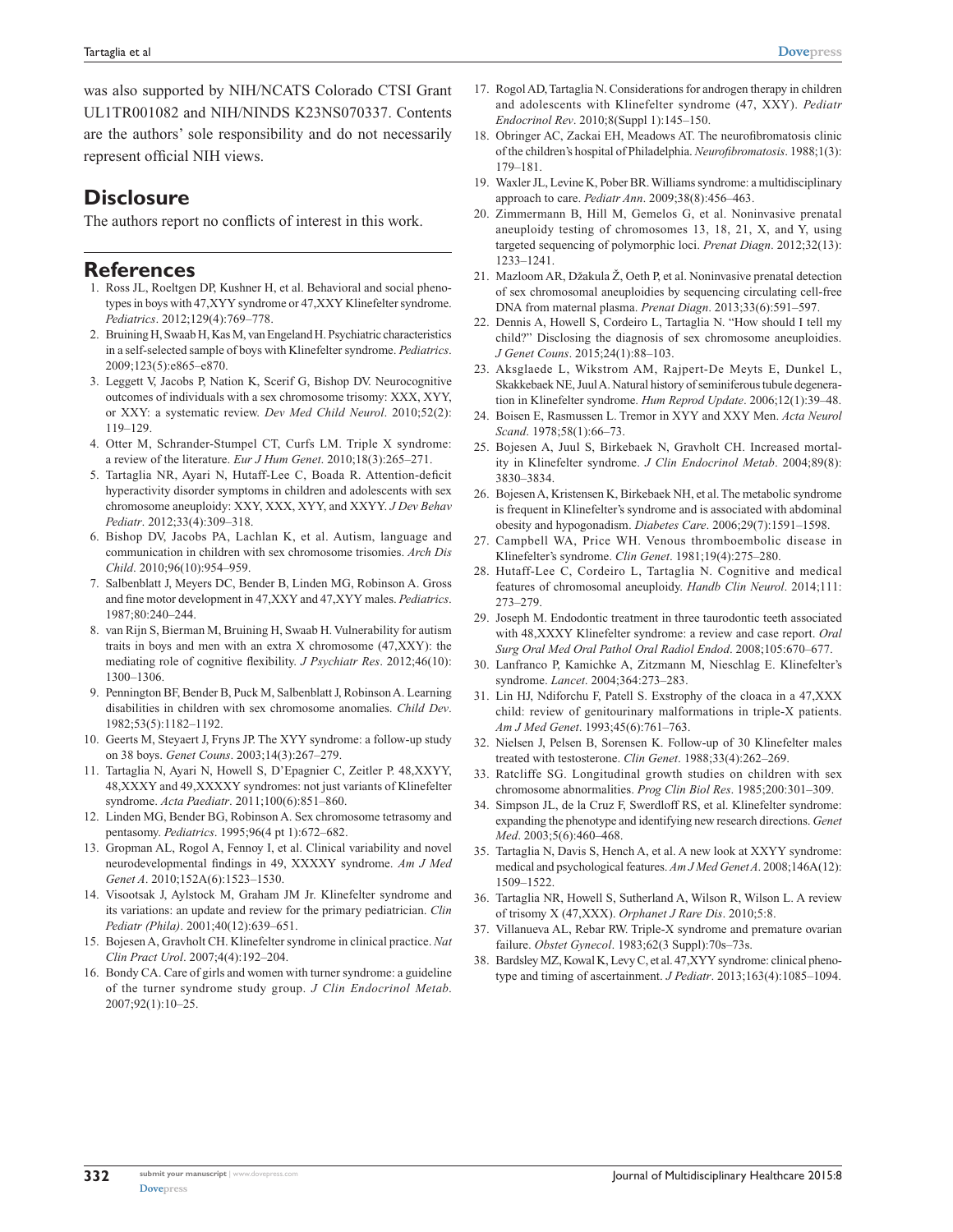# **Supplementary materials** Case 2

"Katie" was an 8-year-old girl with trisomy X syndrome who was diagnosed at 2.5 years of age by genetic testing ordered for speech delays and hypotonia. She presented with parent concerns related to difficulty in school and behavioral problems. She had mild early delays in speech and motor skills, and received early intervention developmental therapies at home until age 3 when she was felt to be caught up. She attended a small private kindergarten and started public school in first grade where academic and behavioral difficulties began, initially attributed to the school transition and longer school days. At the time of evaluation, she was starting third grade and did not have current special education services. Emotional regulation was reported to be difficult and outbursts at home were frequent, intense, and easily triggered. While her teachers described her as generally compliant, she displayed difficulty remaining on task, required frequent redirection, had frequent meltdowns in class, and was particularly resistant to reading and writing tasks. She had no chronic medical problems, but sleep history included snoring and frequent nighttime awakening, with morning fatigue, poor physical endurance, and daily naps in the car after school.

Katie was evaluated in the eXtraordinarY Kids Clinic and underwent evaluation by developmental pediatrics, child psychology, neuropsychology, speech therapy, and occupational therapy (OT). She presented across all evaluations as cooperative and socially appropriate, with fatigue and mild attentional difficulties evident during the afternoon sessions. On the *Wechsler Intelligence Scale for Children-Fourth Edition* (*WISC-IV*) cognitive assessment, her general ability index was calculated at a standard score of 85 (16th percentile), with verbal comprehension in the borderline range and perceptual reasoning in the average range. Processing speed was very slow at less than the fifth percentile.

Emotional functioning was generally found to be consistent with immaturity and poor coping skills, but she also demonstrated strengths with respect to creativity and humor. Academic testing revealed reading, spelling, and writing skills well below what would be expected given intellectual abilities consistent with a language-based learning disability. Neuropsychological findings revealed no significant memory or executive functioning deficits. She showed mild attentional difficulties during difficult tasks and distractibility to environmental sounds that was more evident in the afternoon; however, she did not meet criteria for a diagnosis of ADHD. Speech/language testing revealed significant deficits in expressive language, which was estimated to be at a 5-year age equivalent, contributing to frustration and outbursts. OT evaluation showed normal gross motor skills, but fine motor and graphomotor skills were found to be an area of significant deficit and likely to impact her writing as well as adaptive functioning skills. Sensory processing concerns including auditory sensitivities were also identified and felt to contribute to behavioral outbursts and attentional difficulties. On medical evaluation, Katie was tall for her age (85th percentile), and otherwise a healthy, typical appearing female. Sleep study was ordered due to concerns for possible sleep apnea contributing to afternoon fatigue, irritability, and attention span.

Team recommendations led to initiation of special educational services in school with an IEP that included specialized instruction for her learning disability in reading and writing, as well as speech therapy and OT to address expressive language and graphomotor concerns. Additional school accommodations included extra time on tests due to slow processing speed, and seating/testing in quiet environments. A course of private speech therapy was initiated since difficulties with self-expression were felt to contribute to frequent behavioral outbursts, with goals and strategies coordinated with her school therapist. A 3-month course of OT helped her and her parents learn new strategies for helping with self-regulation and frustration, as well as addressing daily living skills that were affected by fine motor delays such as dressing and eating with utensils independently.

Sleep study showed mixed obstructive and central apnea, and she was referred to the sleep medicine clinic for treatment.

On follow-up 9 months later, her parents described a very positive school year overall, with rare behavioral outbursts in the school setting and markedly decreased frequency and intensity of outbursts at home. She had made marked progress in reading/writing and expressive language abilities, which led to improved confidence and self-expression, and ongoing school services and therapies were planned. Treatment of sleep apnea led to resolution of nighttime awakening and morning fatigue, and afternoon fatigue and attention span showed moderate improvement as well.

### Case 3

"Chris" was an 18-month-old boy with a prenatal diagnosis of XXYY who was brought in for assessment due to his risk for developmental delays. He was described as a "good baby" since birth. Developmental screening through his pediatrician had been reassuring for meeting milestones within accept